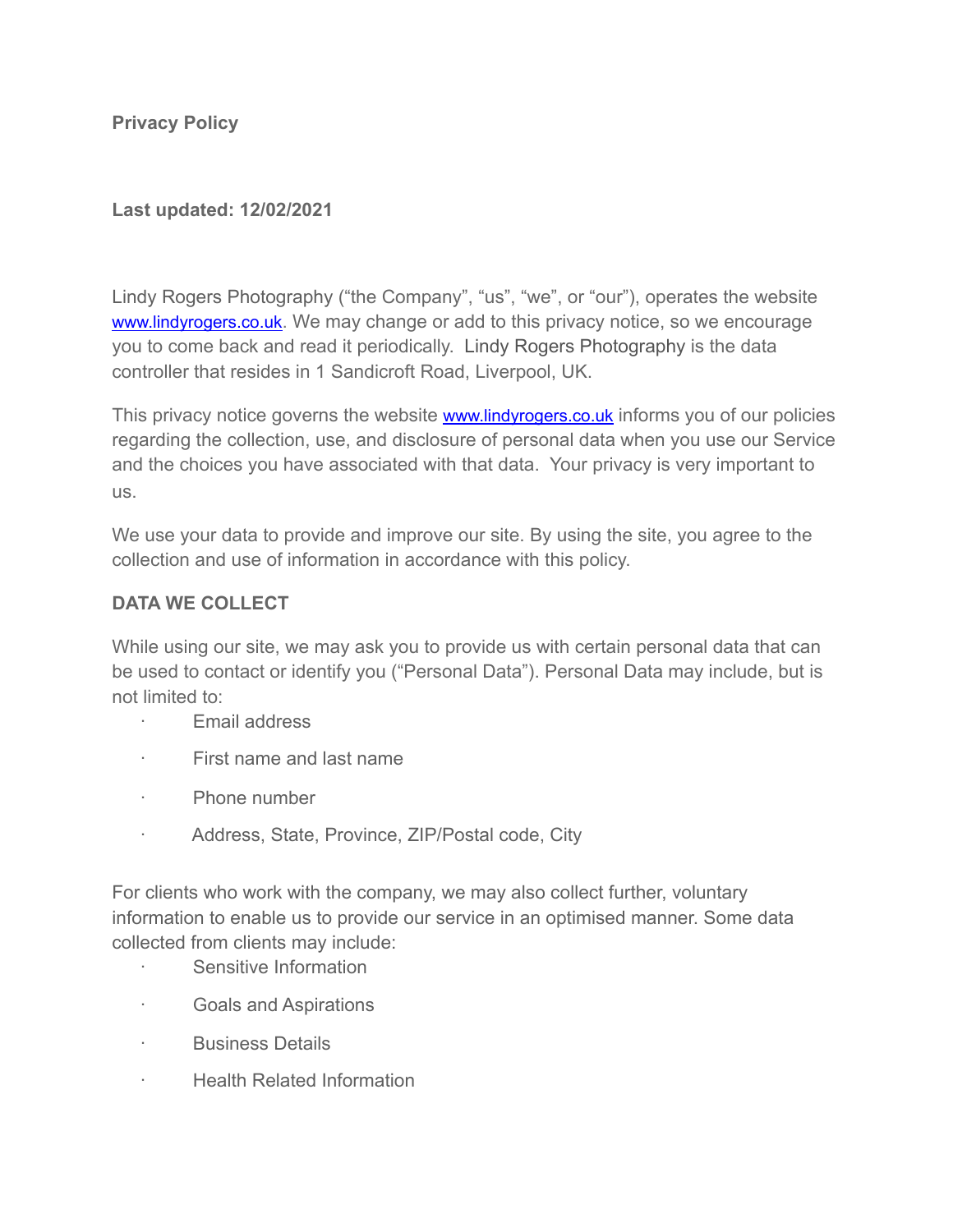#### **Information Collected Automatically**

Like many websites, we and our service providers, such as Facebook, use cookies, web beacons and other technologies to receive and store certain types of information when you interact with us through your computer or mobile device. Using these technologies helps us recognise you, customise your experience and make relevant marketing messages. Here are some of the types of information we collect:

Log & Device data. When you visit our site, we may automatically record information ("log data"), including information that your browser sends whenever you visit our site. This log data may include your web address you came from or are going to, your device model, operating system, browser type, unique device identifier, IP address, mobile network carrier, and time zone or location.

· Cookie data. We may use "cookies" (a small text file sent by your computer each time you visit our site) or similar technologies to record log data. When we use cookies, we may use "session" cookies (that last until you close your browser) or "persistent" cookies (that last until you or your browser delete them). To help us make e-mails more useful and interesting, we often receive a confirmation when you open e-mail from us if your computer supports such capabilities. You can opt out of receiving emails from us. Please see the Your Choices section below.

#### **HOW WE USE YOUR INFORMATION**

We may use information that we collect about you to: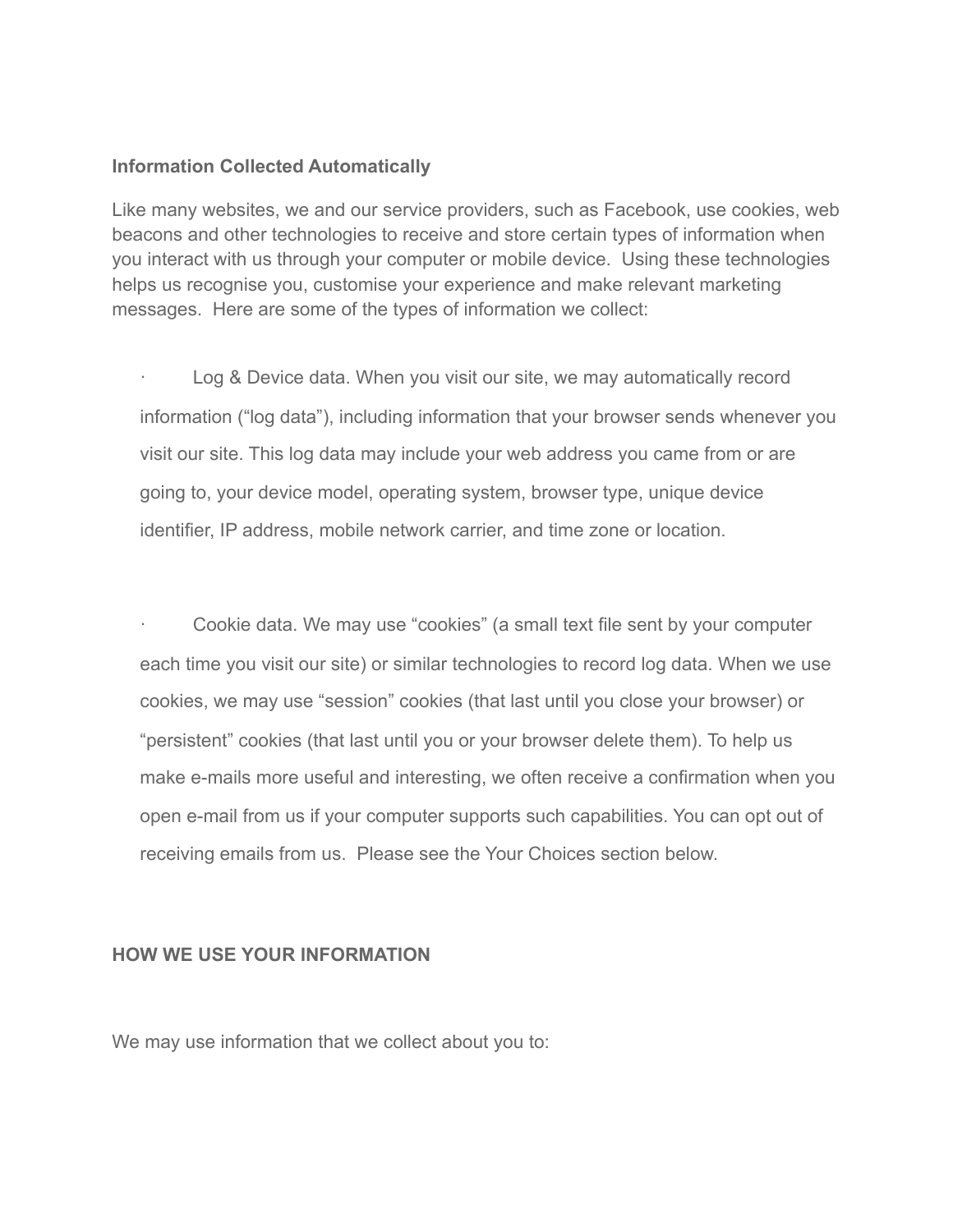**Provide our Products and Services.** We will use your information to provide our products and services to you.

· **Understand and improve our products.** We will perform research and analysis about your use of, or interest in, our products, services, or content, or products, services or content offered by others. We do this to help make our products better and to develop new products.

**Communicate with you.** We may send you emails about new product features or other news about us or on topics we think would be relevant to you. You may opt out of these at any time. Visit the Your Choices section below.

**Responding to your requests.** We will also use your information to respond to your questions or comments.

We may contact you to inform you about changes in our services, our service offering and other important service related notices such as changes to the privacy policy or about security or fraud notices.

We may develop and display content and advertising tailored to your interests on our products and services on our site and on other sites;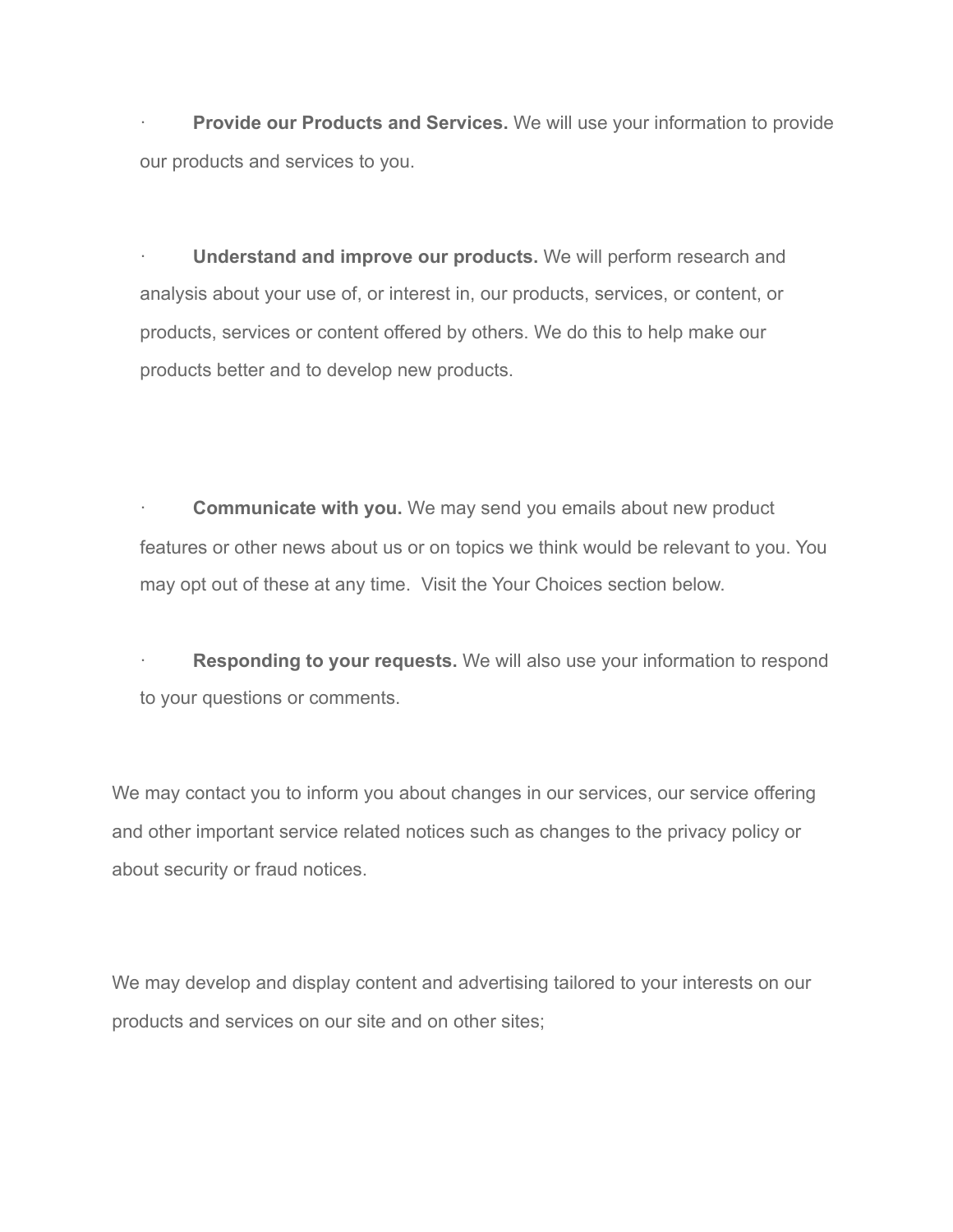We also may use your information to manage our business or perform functions as otherwise described to you at the time of collection.

### **Sharing and Disclosure**

.

We do not share your personal information with others except as indicated within this policy or when we inform you and give you an opportunity to opt out of having your personal information shared.

We will share your information in the following ways

**With third party service providers, agents, or contractors.** We use other companies, agents or contractors ("Service Providers") to perform services on our behalf or to assist us with providing services to you. For example, we may engage Service Providers to process credit card transactions or other payment methods. Or, we may engage Service Providers to provide services such as marketing, advertising, communications, infrastructure and IT services, to provide customer service, to collect debts, and to analyse and enhance data (including data about users' interactions with our service). These Service Providers may have access to your personal or other information in order to provide these functions. In addition, some of the information we request may be collected by third party providers on our behalf. We do not authorise them to use or disclose your personal information except in connection with providing their services.

**Analytics:** Specifically for analytics providers, we use Google Analytics Google Analytics which is a web analytics service offered by Google that tracks and reports website traffic. Google uses the data collected to track and monitor the use of our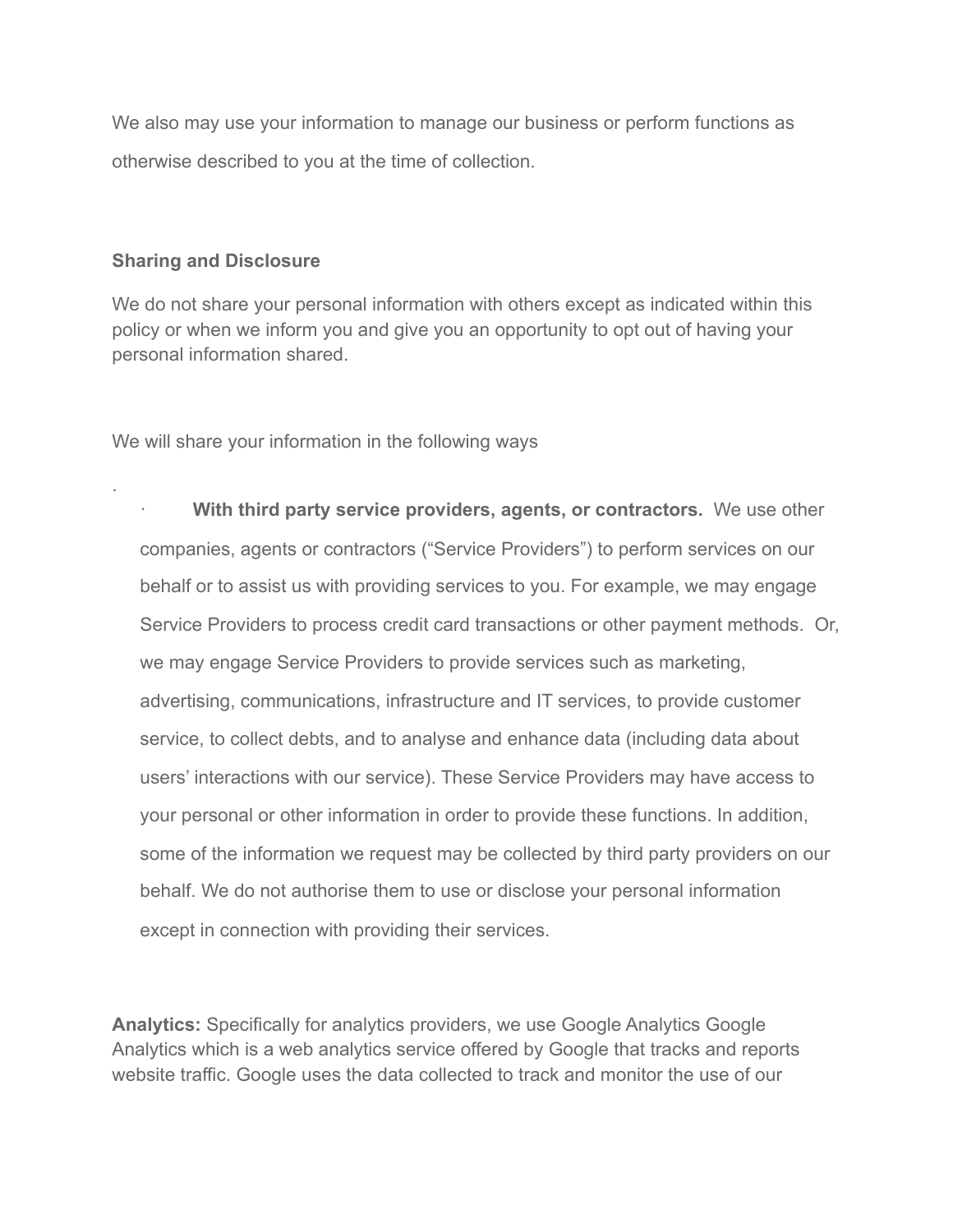Service. This data is shared with other Google services. Google may use the collected data to contextualise and personalise the ads of its own advertising network.

You can opt-out of having made your activity on the Service available to Google Analytics by installing the Google Analytics opt-out browser add-on. The add-on prevents the Google Analytics JavaScript (ga.js, analytics.js, and dc.js) from sharing information with Google Analytics about visits activity. For more information on the privacy practices of Google, please visit the Google Privacy & Terms web page: [http://](http://www.google.com/intl/en/policies/privacy/) [www.google.com/intl/en/policies/privacy/](http://www.google.com/intl/en/policies/privacy/) Google also recommends installing the Google Analytics Opt-out Browser Add-on – https://tools.google.com/dlpage/gaoptout – for your web browser. Google Analytics Opt-out Browser Add-on provides visitors with the ability to prevent their data from being collected and used by Google Analytics.

## **Advertising:**

We may use third-party Service Providers to show advertisements, which may include targeted advertisements on a third party site after you have visited our website. We and the third party service providers use cookies to inform, optimise, measure performance serve ads based on your previous visits to our site.

Please note at this time, we do not recognise automated browser signals regarding tracking mechanisms, which may include "do not track" instructions.

We work with Google AdSense & DoubleClick Cookie Google, as a third party vendor, uses cookies to serve ads on our site. Google's use of the DoubleClick cookie enables it and its partners to serve ads to our users based on their visit to our Service or other websites on the Internet. You may opt out of the use of the DoubleClick Cookie for interest-based advertising by visiting the Google Ads Settings web page: [http://](http://www.google.com/ads/preferences/) [www.google.com/ads/preferences/](http://www.google.com/ads/preferences/)

**Facebook**: You can learn more about interest-based advertising from Facebook by visiting this page: https://www.facebook.com/help/164968693837950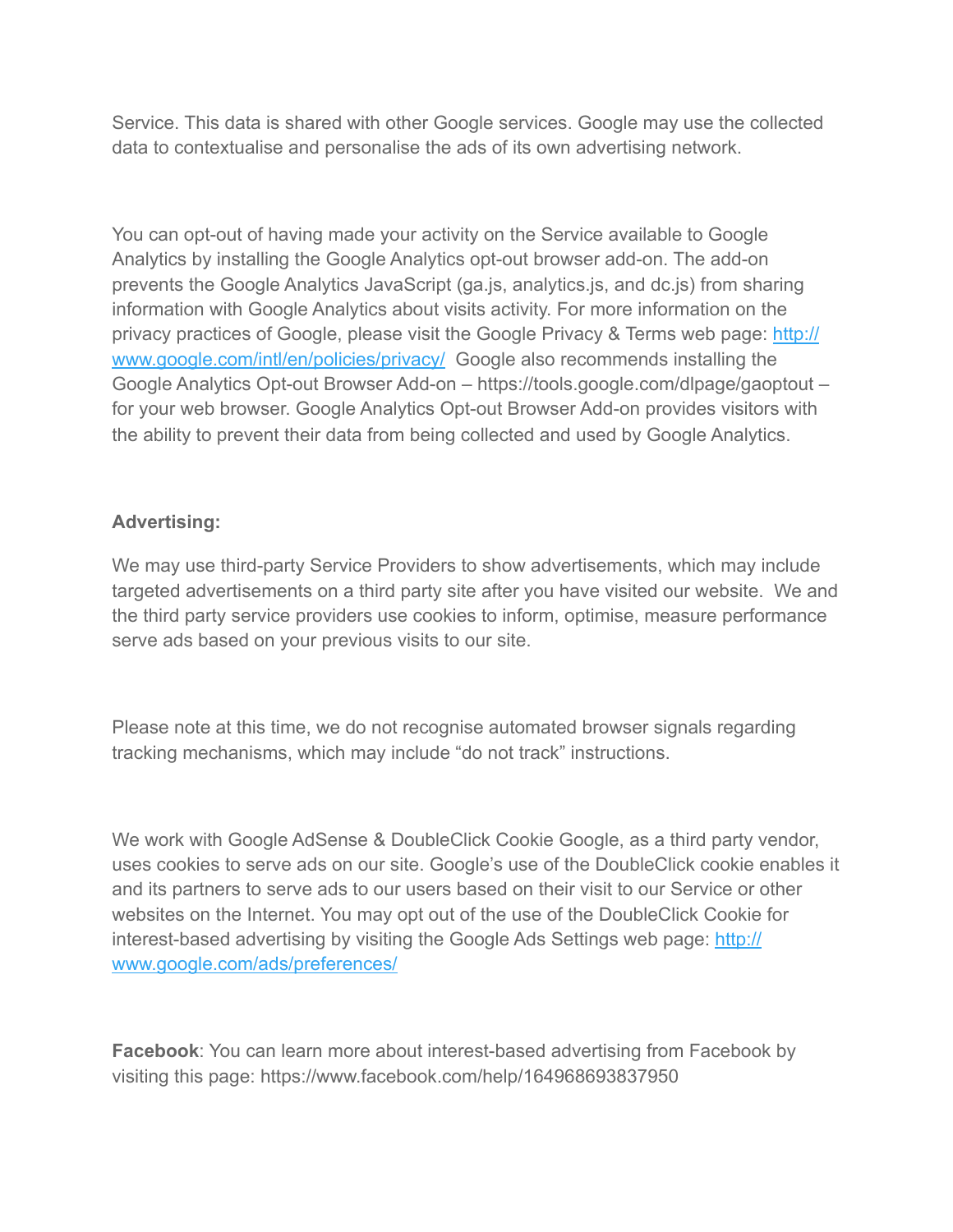To opt-out from Facebook's interest-based ads follow these instructions from Facebook: <https://www.facebook.com/help/568137493302217>

To see more about Facebook's participation in the Digital Advertising Alliance please visit the Choices section of this notice.

For more information on the privacy practices of Facebook, please visit Facebook's Data Policy:<https://www.facebook.com/privacy/explanation>

**Payment Providers**: We may provide paid products and/or services within the site. When we do, we use third-party services for payment processing (e.g. payment processors). We will not store or collect your payment card details. That information is provided directly to our third-party payment processors whose use of your personal information is governed by their own privacy notice. The payment processors we work with adhere to the standards set by PCI-DSS as managed by the PCI Security Standards Council, which is a joint effort of brands like Visa, Mastercard, American Express and Discover. PCI-DSS requirements help ensure the secure handling of payment information.

The payment processors we work with are:

Stripe – Please [view their privacy policy here](https://stripe.com/gb/privacy)

Paypal – Please [view their privacy policy here](https://www.paypal.com/uk/webapps/mpp/ua/privacy-prev)

· **To comply with legal process or to protect Lindy Rogers Photography.** If we believe that disclosure is reasonably necessary to comply with a law, regulation, legal or governmental request; to enforce applicable terms of use, including investigation of potential violations thereof; to protect the safety, rights, or property of the public, any person, or Lindy Rogers Photography as required by law; or to detect, prevent, or otherwise address, security or technical issues or illegal or suspected illegal activities (including fraud).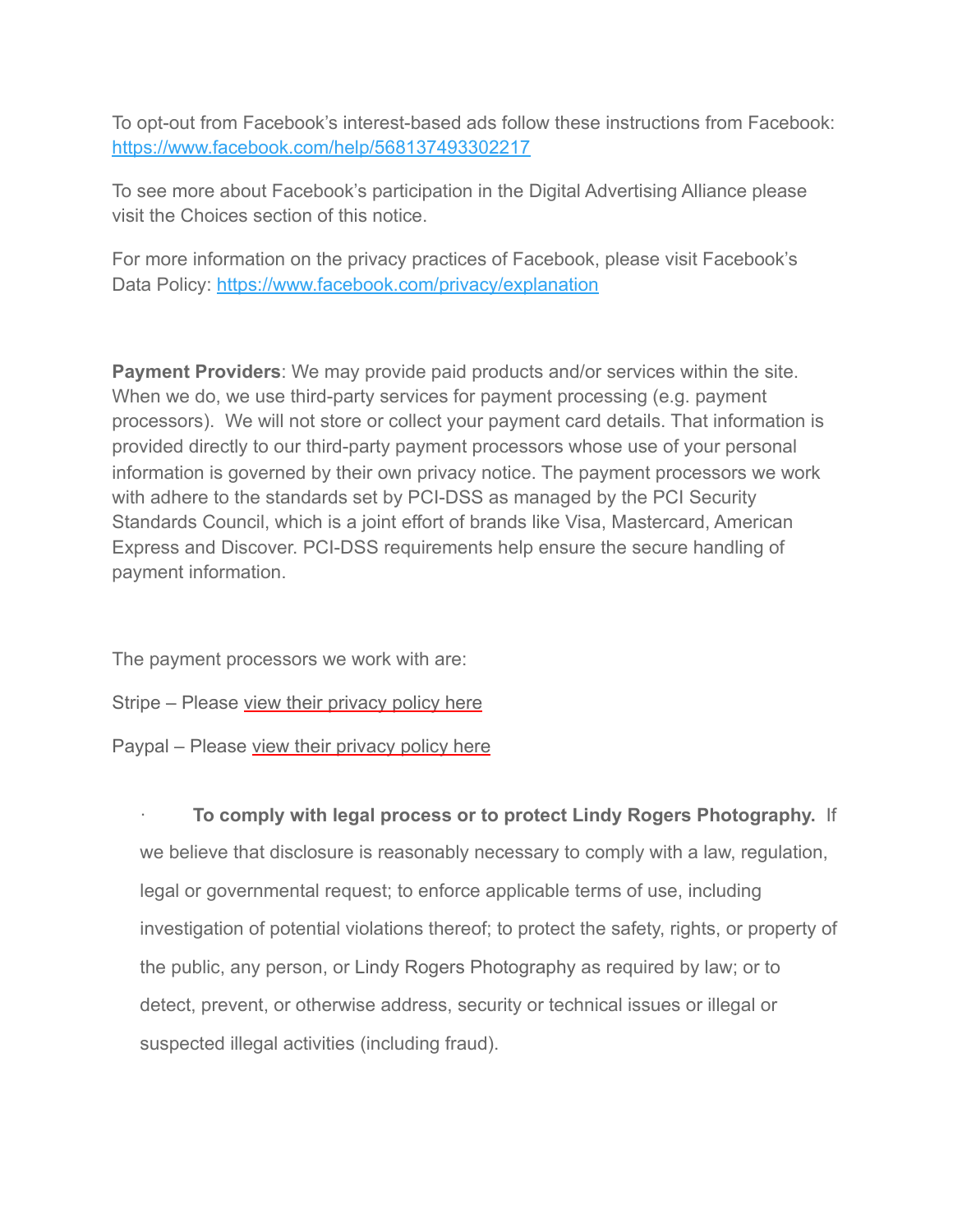### · **Business Transfers.**

We may engage in a merger, acquisition, bankruptcy, dissolution, reorganisation, or similar transaction or proceeding that involves the transfer of the information described in this Policy. In such transitions, customer information is typically one of the business assets that is transferred or acquired by a third party. In the unlikely event that we or substantially all of our assets are acquired or enter a court proceeding, you acknowledge that such transfers may occur and that your personal information can continue to be used as set forth in this privacy policy.

### **Links to Other Sites**

We may have links on our site to other sites that we do not operate. If you click on a third party link, you will be taken directly to that site which is governed by its own privacy notice. We strongly encourage you to read that privacy notice. We do not control that site and assume no responsibility for the content, policies or its practices.

### **Retention**

Lindy Rogers Photography will retain your Personal Data only for as long as is necessary for the purposes set out in this Privacy Notice. We will retain and use your Personal Data to the extent necessary to comply with our legal obligations (for example, if we are required to retain your data to comply with applicable laws), resolve disputes, and enforce our legal agreements and policies.

Lindy Rogers Photography will also retain Usage Data for internal analysis purposes. Usage Data is generally retained for a shorter period of time, except when this data is used to strengthen the security or to improve the functionality of our Service, or we are legally obligated to retain this data for longer time periods.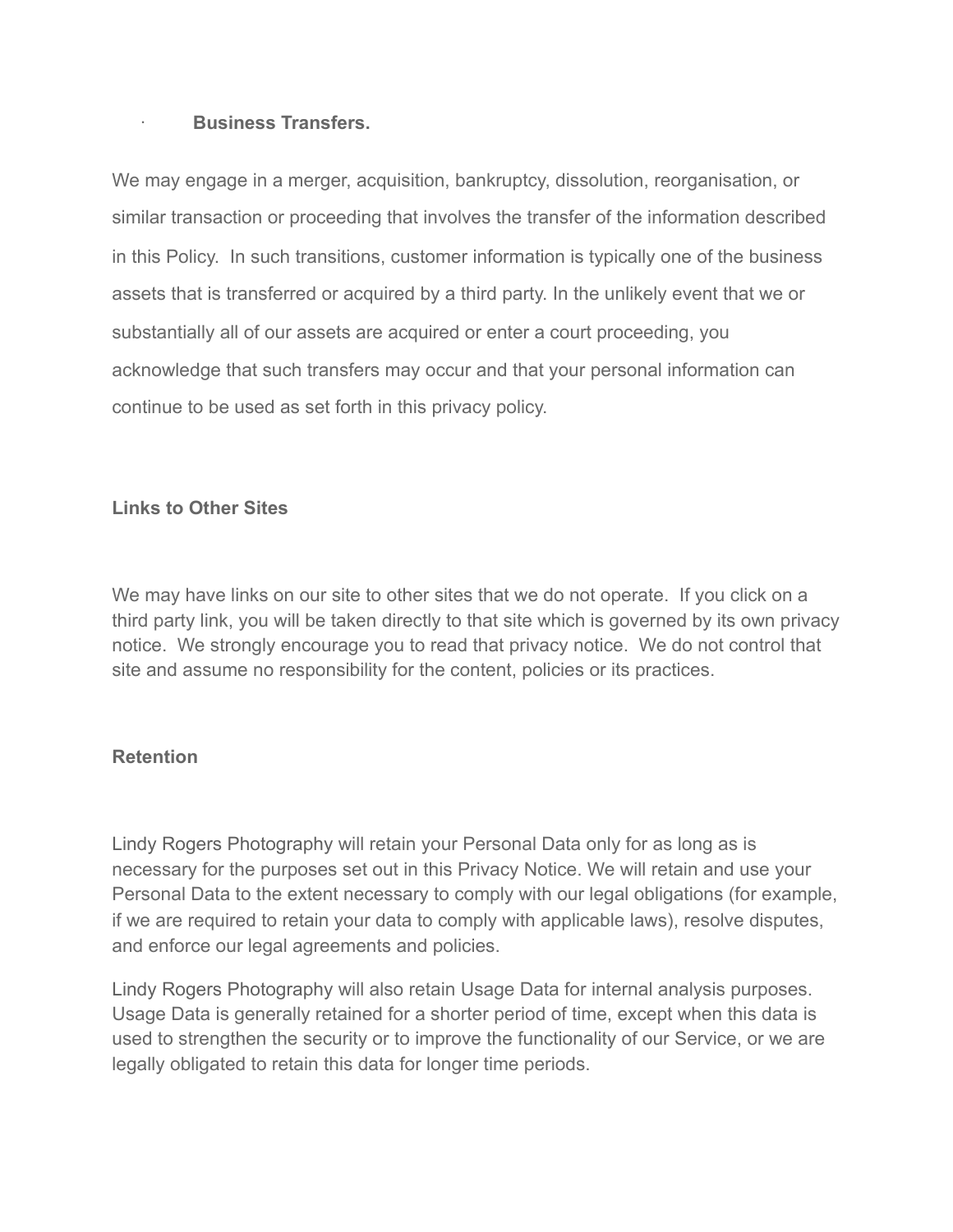### **Choices and Individual Rights:**

We aim to take reasonable steps so you can correct, amend, delete or limit the use of your Personal Data.

You have the following choices:

- · **E-mail**. As described above, if you do not wish to receive promotional e-mails from us, you may opt out at any time.
- Your browser's help function should contain instructions on how to set your computer to accept all cookies, to notify you when a cookie is issued, or to not receive cookies at any time.

You can opt out of online targeted advertising by opting out within the advertisement itself or by visiting [Digital Advertising Alliance,](http://www.aboutads.info/) http:// www.aboutads.info/, the Digital Advertising Alliance of Canada in Canada http:// youradchoices.ca/ or the European Interactive Digital Advertising Alliance in Europe [http://www.youronlinechoices.eu/.](http://www.youronlinechoices.eu/) You can also opt out of the Digital Advertising Alliance using your mobile device settings.

### **Your rights under certain circumstances:**

To access and receive a copy of the Personal Data we hold about you.

To rectify any Personal Data held about you that is inaccurate

To request the deletion of Personal Data held about you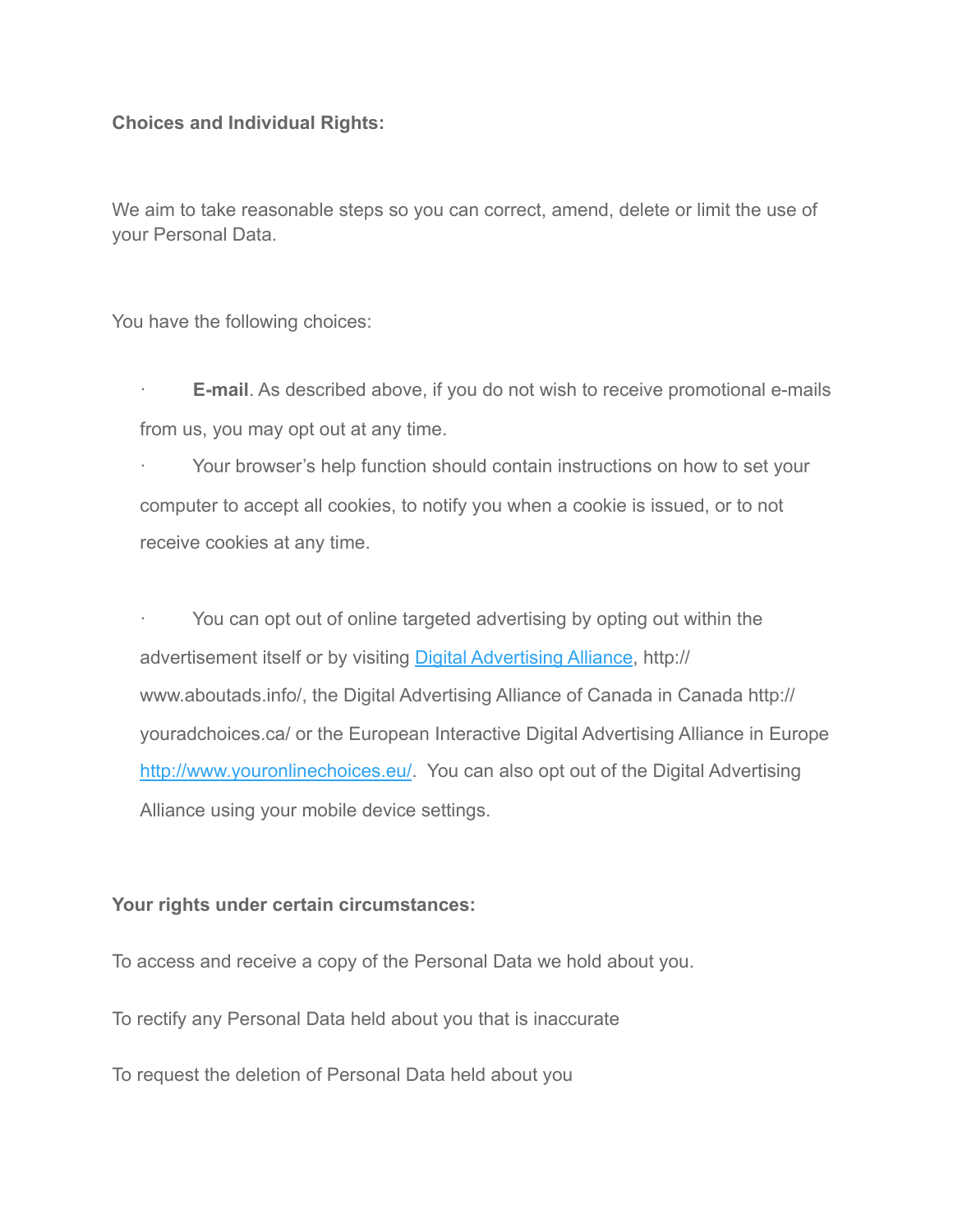You have the right to data portability for the information you have provided to us. You can request to obtain a copy of this information in a commonly used electronic format so that you can manage and move it. We will need to verify your identity before being able to respond to such requests. Please contact us at info@lindyrogers.co.uk

## **Security**

We believe we use reasonable administrative, logical, physical and managerial measures to safeguard your personal information against loss, theft and unauthorised access, use and modification. Unfortunately, no measures can be guaranteed to provide 100% security. Accordingly, we cannot guarantee the security of your information.

# **Our policy on children's information**

Our site is not directed to children under 16. If you learn that your minor child has provided us with personal information without your consent, please contact us.

# **Changes to the Policy**

We may change this policy from time to time, and if we do make changes, we'll post any changes on this page. If you continue to visit our site after those changes are in effect, you agree to the revised policy. If the changes are significant, we may provide more prominent notice or get your consent on the new policy.

# **Contacting Us**

If you have any questions or comments about this policy, please contact us at info@lindyrogers.co.uk

**Cookies Policy**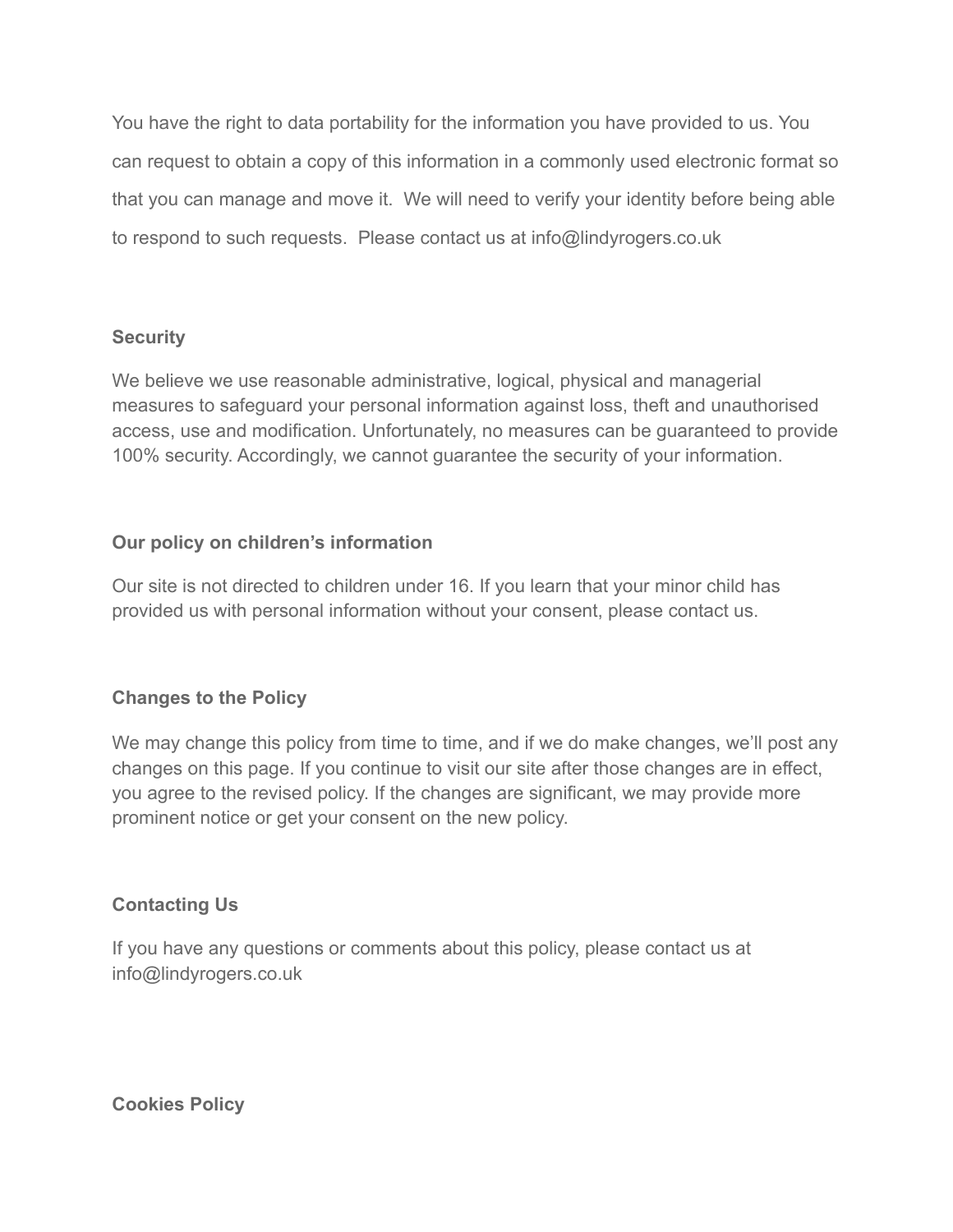### **Last updated: 12/02/2021**

Lindy Rogers Photography ("us", "we", or "our") uses cookies on the Website [www.lindyrogers.co.uk](http://www.lindyrogers.co.uk) (the "Service"). By using the Service, you consent to the use of cookies.

Our Cookies Policy explains what cookies are, how we use cookies, how third-parties we may partner with may use cookies on the Service, your choices regarding cookies and further information about cookies.

### **What are cookies**

Cookies are small pieces of text sent to your web browser by a website you visit. A cookie file is stored in your web browser and allows the Service or a third-party to recognise you and make your next visit easier and the Service more useful to you.

Cookies can be "persistent" or "session" cookies. Persistent cookies remain on your personal computer or mobile device when you go offline, while session cookies are deleted as soon as you close your web browser.

### **How Lindy Rogers Photography uses cookies**

When you use and access the Service, we may place a number of cookies files in your web browser.

We use cookies for the following purposes: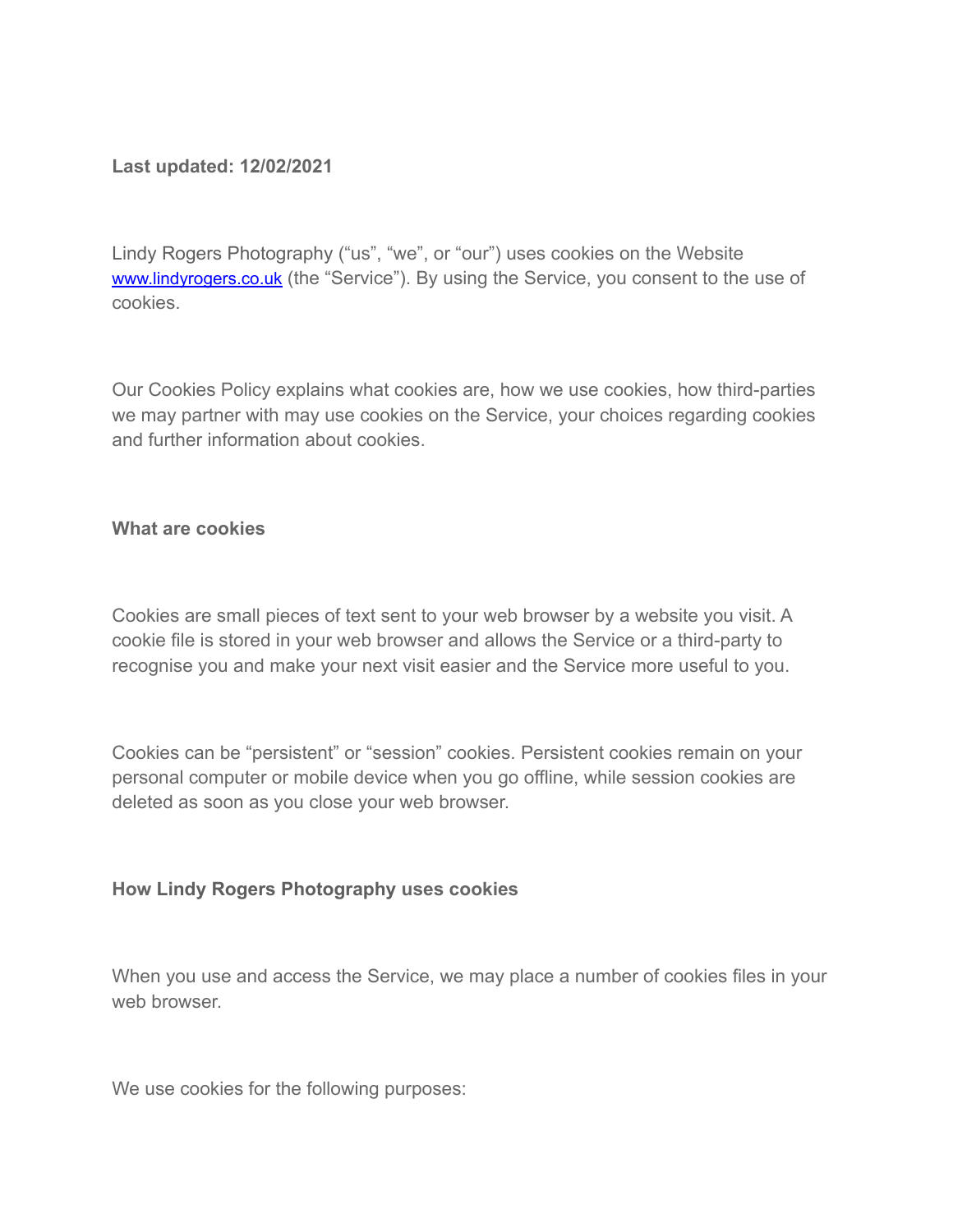- · To enable certain functions of the Service
- · To provide analytics

We use both session and persistent cookies on the Service and we use different types of cookies to run the Service:

· Essential cookies. We may use cookies to remember information that changes the way the Service behaves or looks, such as a user's language preference on the Service.

Analytics cookies. We may use analytics cookies to track information how the Service is used so that we can make improvements. We may also use analytics cookies to test new advertisements, pages, features or new functionality of the Service to see how our users react to them.

### **Third-party cookies**

In addition to our own cookies, we may also use various third-parties cookies to report usage statistics of the Service, deliver advertisements on and through the Service, and so on.

#### **What are your choices regarding cookies**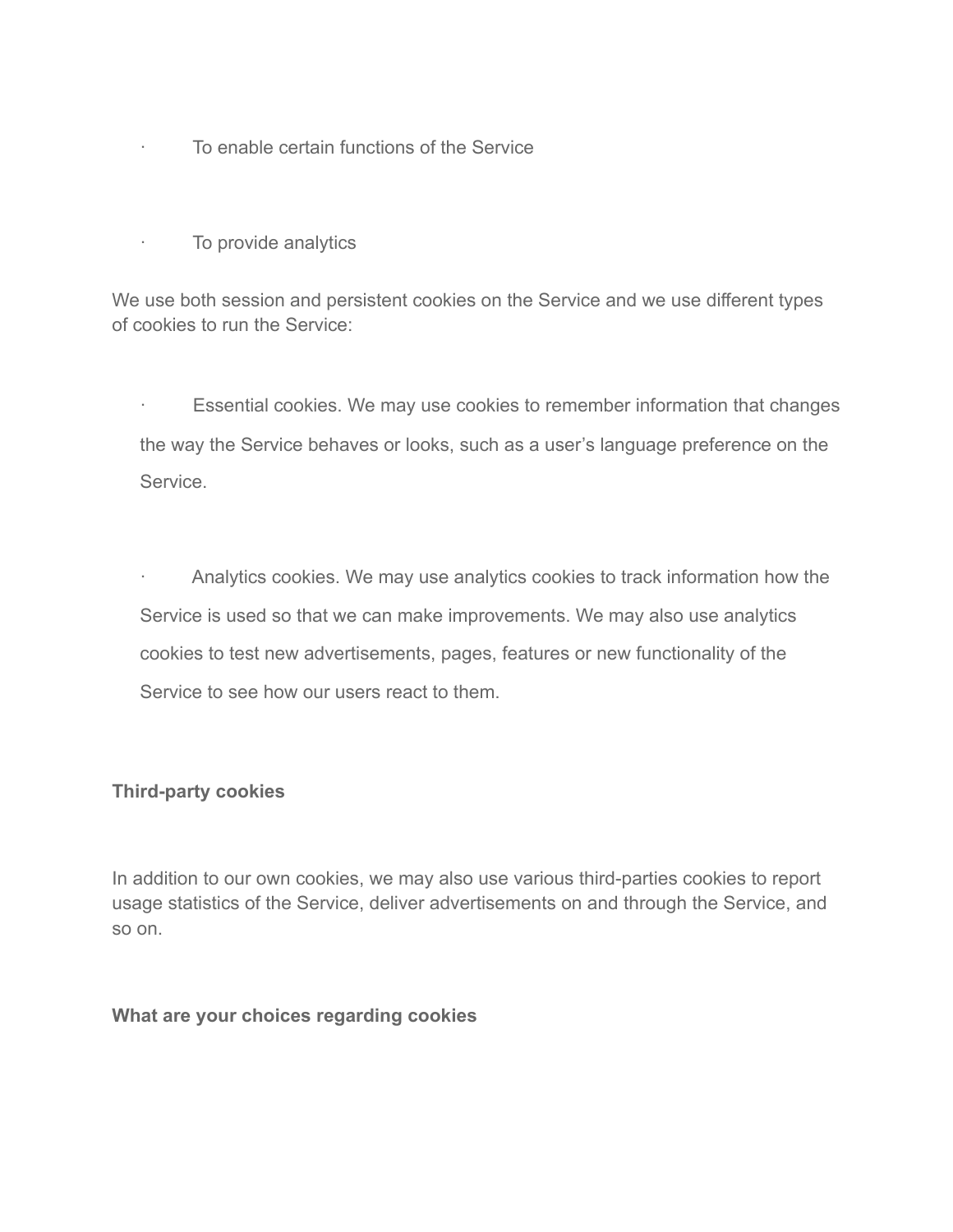If you'd like to delete cookies or instruct your web browser to delete or refuse cookies, please visit the help pages of your web browser.

Please note, however, that if you delete cookies or refuse to accept them, you might not be able to use all of the features we offer, you may not be able to store your preferences, and some of our pages might not display properly.

For the Chrome web browser, please visit this page from Google: [https://](https://support.google.com/accounts/answer/32050) [support.google.com/accounts/answer/32050](https://support.google.com/accounts/answer/32050)

For the Internet Explorer web browser, please visit this page from Microsoft: <http://support.microsoft.com/kb/278835>

For the Firefox web browser, please visit this page from Mozilla: [https://](https://support.mozilla.org/en-US/kb/delete-cookies-remove-info-websites-stored) [support.mozilla.org/en-US/kb/delete-cookies-remove-info-websites-stored](https://support.mozilla.org/en-US/kb/delete-cookies-remove-info-websites-stored) 

For the Safari web browser, please visit this page from Apple: [https://](https://support.apple.com/kb/PH21411?locale=en_US) support.apple.com/kb/PH21411?locale=en\_US

For any other web browser, please visit your web browser's official web pages.

**Where can you find more information about cookies**